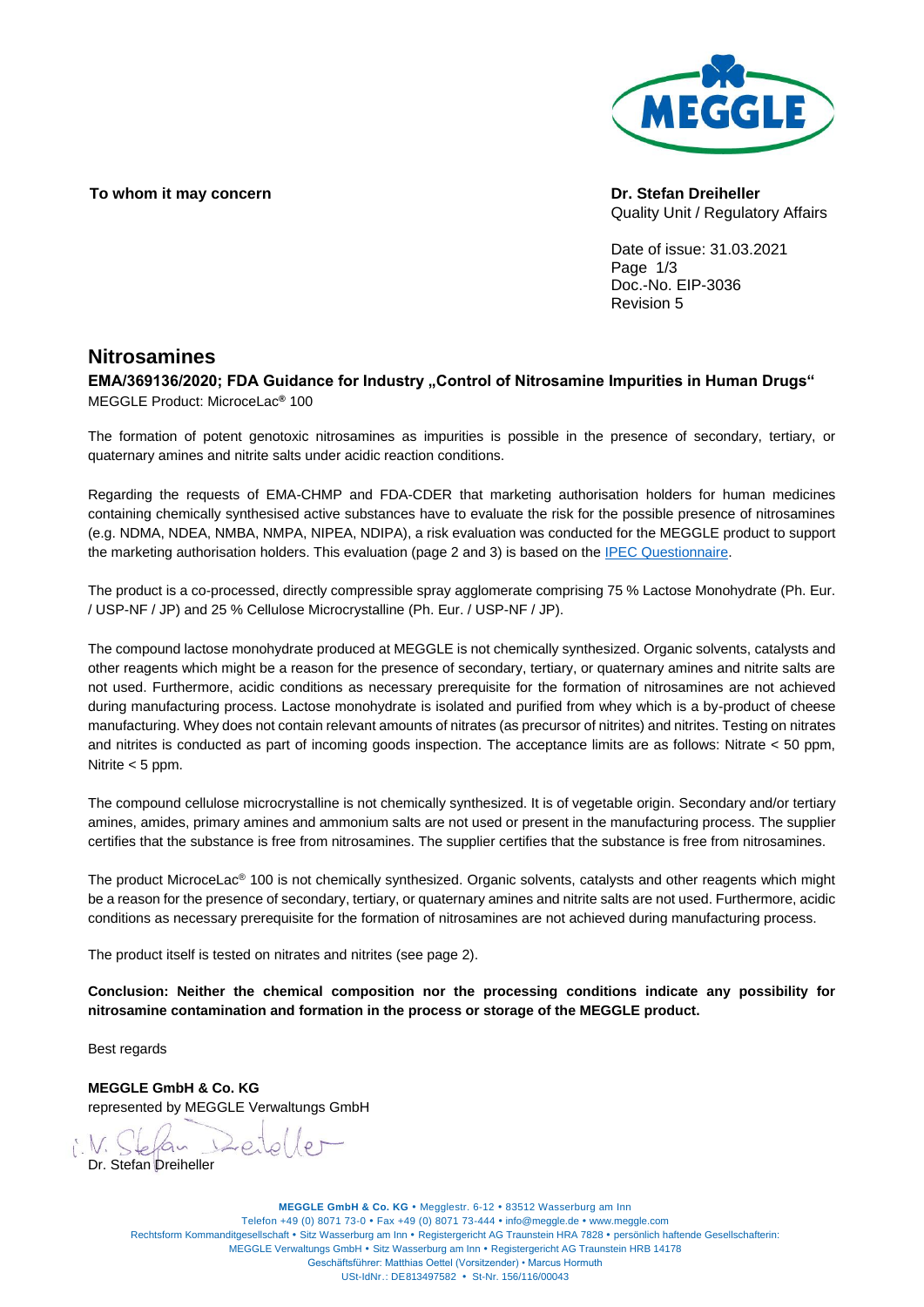# **Nitrosamine Risk Evaluation**



Page 2/3



<sup>2</sup> see Guidance 1 in Annex

-

Rechtsform Kommanditgesellschaft • Sitz Wasserburg am Inn • Registergericht AG Traunstein HRA 7828 · persönlich haftende Gesellschafterin:

MEGGLE Verwaltungs GmbH · Sitz Wasserburg am Inn · Registergericht AG Traunstein HRB 14178 Geschäftsführer: Matthias Oettel (Vorsitzender) • Marcus Hormuth

USt-IdNr.: DE813497582 • St-Nr. 156/116/00043

<sup>&</sup>lt;sup>1</sup> Nitrogen-free materials are considered to be of lower inherent risk for nitrosamine contamination as they are typically manufactured without and do not contain nitrosatable structures. Nitrosamines have been observed in medicinal products with N-containing APIs of chemical synthetic origin. EMA concludes that there is a very low risk of nitrosamines being present as impurities in biological medicinal products,<br>although it can'

<sup>3</sup> in this document, "manufacturing process" refers to the manufacturing steps that are outlined in the flow chart of the manufacturing procedure for the mentioned product. <sup>4</sup> see Guidance 2 in Annex

<sup>5</sup> 2020 IPEC General Glossary of Terms and Acronyms[, https://www.ipec-europe.org/glossary.html](https://www.ipec-europe.org/glossary.html)

**MEGGLE GmbH & Co. KG · Megglestr. 6-12 · 83512 Wasserburg am Inn** 

Telefon +49 (0) 8071 73-0 • Fax +49 (0) 8071 73-444 • info@meggle.de • www.meggle.com